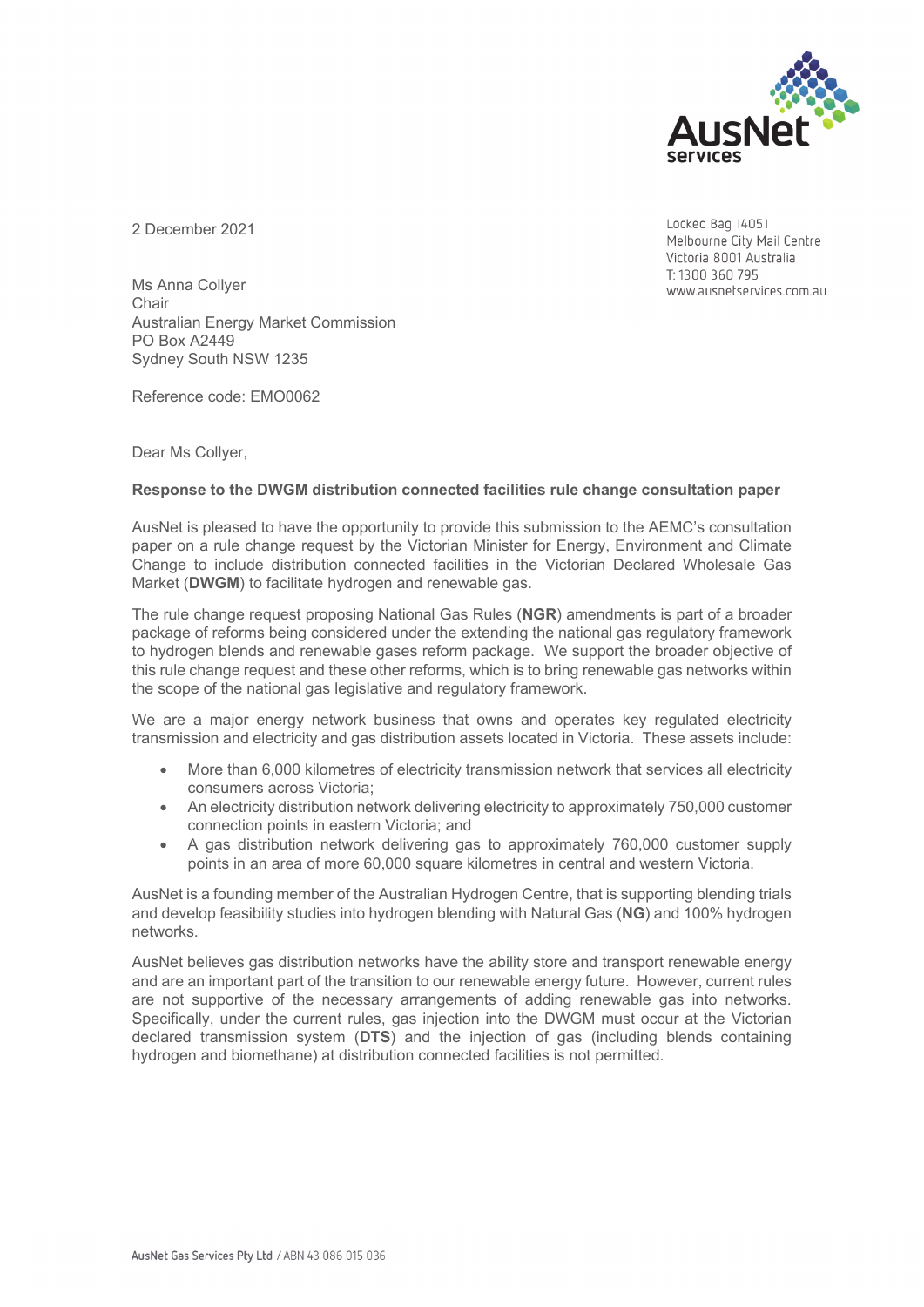Therefore, we support the proposed rule changes to extend the scope of the NGR to include gas injection into the DWGM through distribution connected facilities, being:

- including distribution connected facilities in the scheduling of supply and demand from declared networks,
- including new injection points for distribution connected supply and blending facilities to offer gas into the market, and
- changing the definition of demand in the DWGM to incorporate all gas usage from the transmission or distribution system and reflect the combined volumes from transmission connected customers and distribution demand within the gas retail market.

Over time NG will likely evolve into NG equivalents (that includes a mixture of NG, hydrogen and biomethane) as the incremental injection of renewable energy gases occurs. During the transition to renewable energy sources, existing appliances will be replaced with appliances that can consume NG equivalents with an increasing proportion of renewable gas content. NG equivalents will use the same pipelines as NG, will be used to fuel the same types of appliances as NG, and will largely share the same customer base as NG. Therefore, we support the application of the same markets, transparency mechanisms and frameworks to NG equivalents as the only efficient and scalable way to facilitate the development of renewable gas networks.

### **Market operations and connections**

AusNet supports the application of same regulatory and market framework to distribution connected supply that applies to other production facilities, and for blending facilities the same regulatory and market framework that applies to network services or network ancillary services. The market framework for distribution connected supplies includes market operations, title, custody, AEMO fee allocations, and connections. In respect of connections, we agree with the proponent's proposed changes to assign the Declared Distribution System (**DDS**) service provider with the responsibility to provide a connection offer, assess and approve the connection, and enforce compliance with the connection agreement. Additionally, we agree with the proponent that the DDS is best placed to be main facilitator with AEMO's role limited to market operation issues.

# **Blending and gas quality**

Distribution connected supply and blending facilities are the gateways between this new and emerging market to accessing fully regulated distribution networks. DDS service providers will play an active role with distribution connected supply and blending facilities as the gas blend will vary through the network which will require detailed planning capabilities.

We agree with the proponent that there is a role for AEMO in setting the standards for which distribution connected blending facilities gas must comply with. However, DDS service providers, as the blending provider, should be able to contract with the distribution connected party to ensure compliance with AEMO's standards and monitor the blended gas quality throughout the network to ensure it does not exceed safety limits and network technical standards. The distribution connected party would typically manage the quality of CG and the blending provider would typically manage the quality of NG equivalents. This is important as there is currently no evidence that blended NG equivalents with hydrogen remains homogeneous throughout the pipeline. Hydrogen may be consumed or leak at a faster rate than NG. Assigning the responsibility of managing the quality of NG equivalent in DDS service providers own network to AEMO would mean that AEMO would need a detailed understand the network topology and network asset technical limits. This would result in inefficient duplication of distribution gas planning resources and capabilities.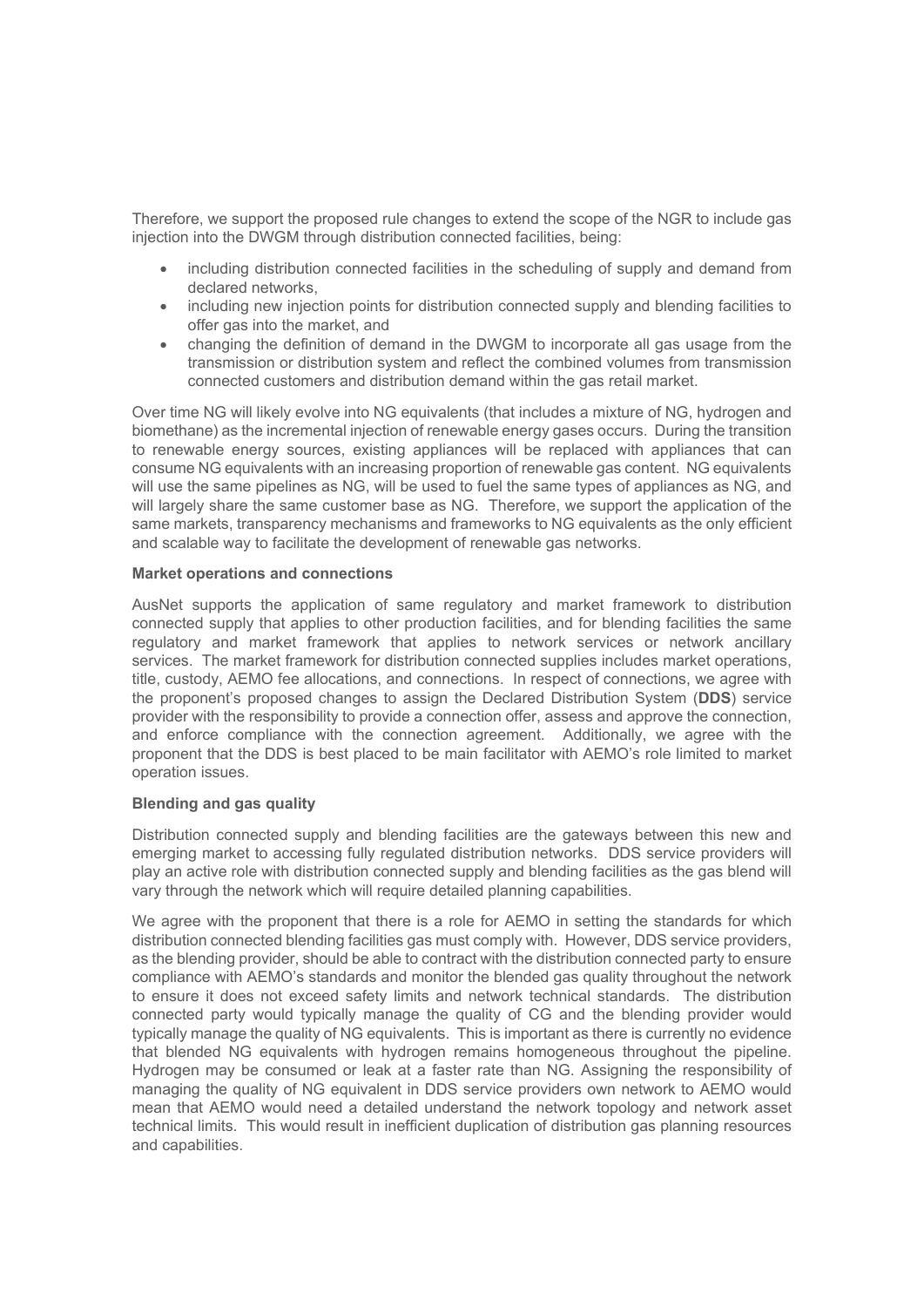### **Metering**

AusNet agrees the NGR should extended to cover metering assets (physical meters, loggers / correctors / telemetry) and associated accuracy requirements for distribution connected facilities. Where the distribution connected facility meters the blended gas the meter should be provided by the DDS service provider or gas distributor, because blending facilities contain very distinct equipment to mix the gas and actively measure the gas composition of the blended gas injected into the network, this is then used for billing and UAFG settlement purposes. Metering of CG by the distribution connected facility may not meet the requirements for accurate metering, because losses occurring during the blending of facility need to be measured.

#### **Alternative options**

We do not support the two alternative options set out in the consultation paper. The option of contractually managing the injection and blending of renewable gas into the DWGM does not lead to a scalable solution and would ultimately restrict future growth in renewable gas network. The second alternative of retailers bidding into the market negative locational demand would increase the complexity in the already complicated retail market and would not result in a scalable regulatory framework for renewable gas networks either.

However, there may be merit in applying some exemptions to lessen the burden of bidding requirements (such as daily bidding), for distribution-connected facilities that produce less than 1 GJ per hour. As the market matures, the potential for risk can be assessed against the incremental cost of applying all requirements to small distribution-connected facilities.

Appendix A of our submission includes a table addressing selected questions that inform the above positions.

If you have any queries on our submission, please do not hesitate to contact Justin Betlehem on 03 9695 6288.

Yours sincerely,

Charlotte Eddy General Manager Regulatory Strategy and Policy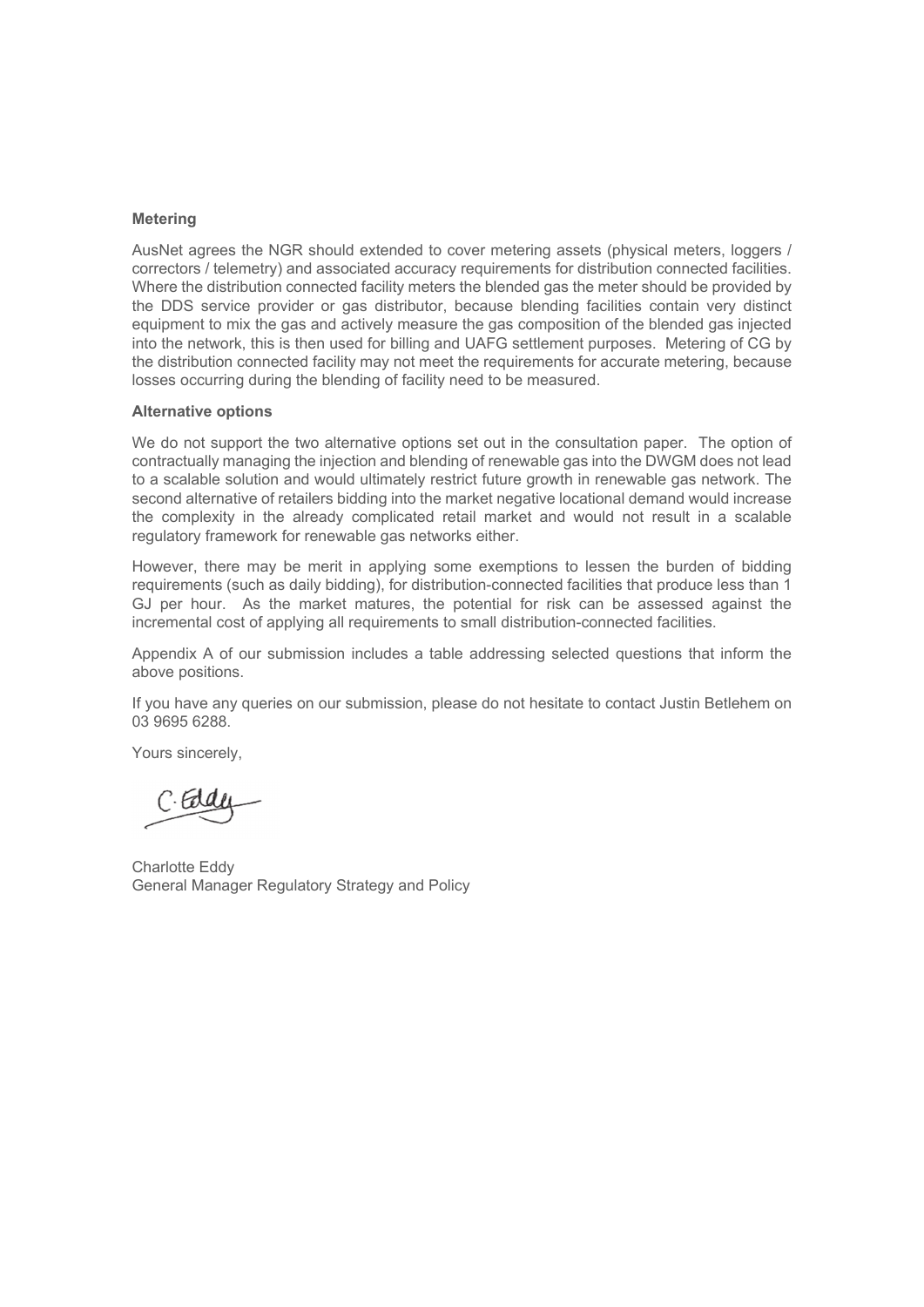**Appendix A: Response to selected questions asked in the consultation paper**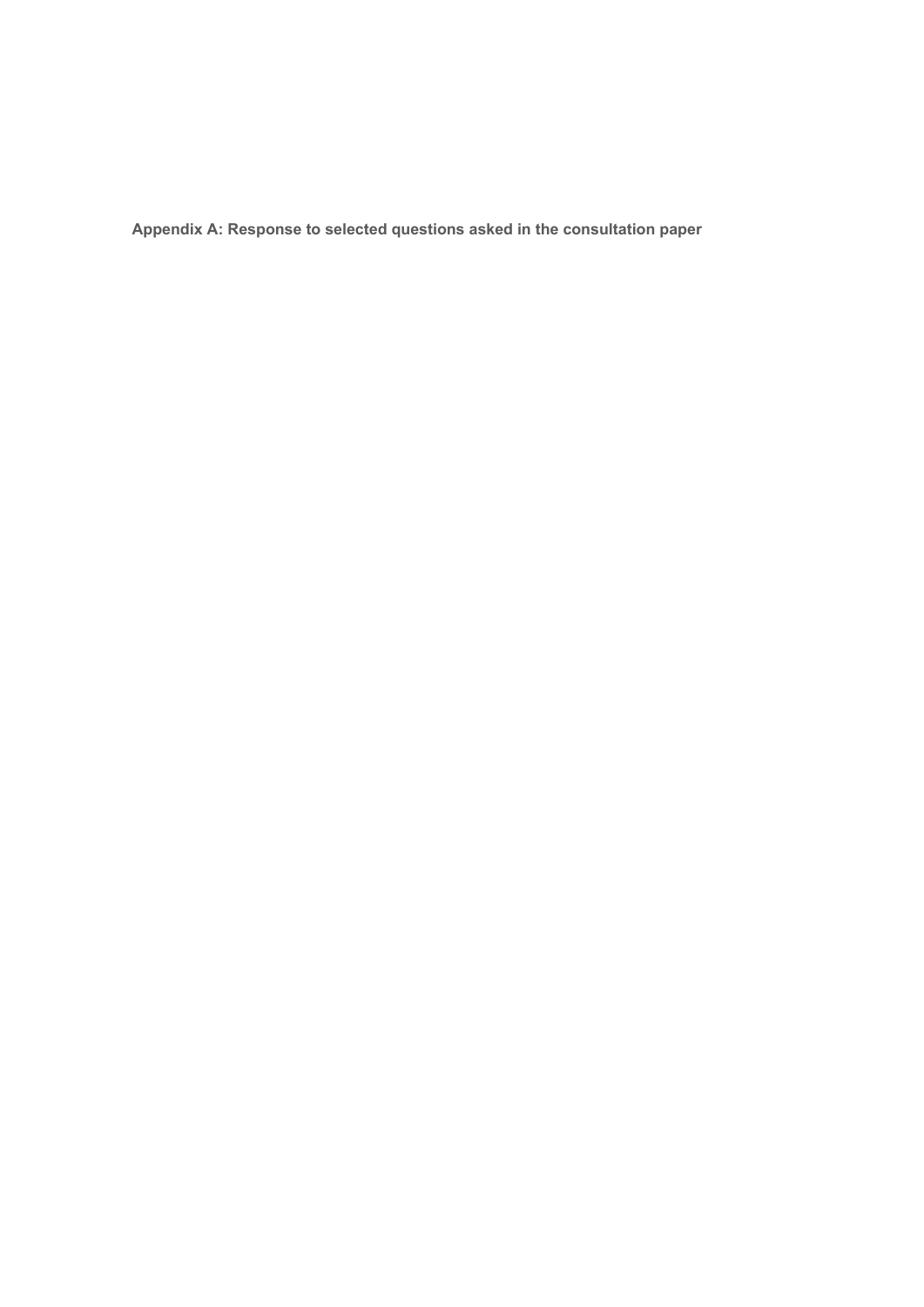| <b>AusNet's feedback</b>                                                                                                                                                                    |                                                                                                                                                                                                                                                                                                                                                                                                                     |  |
|---------------------------------------------------------------------------------------------------------------------------------------------------------------------------------------------|---------------------------------------------------------------------------------------------------------------------------------------------------------------------------------------------------------------------------------------------------------------------------------------------------------------------------------------------------------------------------------------------------------------------|--|
| 3. Should the existing definitions<br>expanded to<br>include<br>be<br>distribution connected facilities?                                                                                    | Yes, existing definitions for the facility types should be<br>expanded to include distribution connected facilities.                                                                                                                                                                                                                                                                                                |  |
| 4. Alternatively, should a new<br>participant<br>category<br>be<br>introduced<br>to<br>account<br>for<br>distribution connected facilities?                                                 | AusNet does not support either of the two proposed<br>alternative solutions.                                                                                                                                                                                                                                                                                                                                        |  |
| 7. Should the demand forecast<br>definition be amended to include<br>from<br>all<br>consumed<br>gas<br>distribution and transmission<br>systems within<br>declared<br>a<br>system?          | Yes, but we note that demand forecasts for withdrawals<br>could be complex.                                                                                                                                                                                                                                                                                                                                         |  |
| 8. If not, is there an alternative<br>solution that would maintain the<br>existing NGR gas demand<br>forecast definition?                                                                   | The<br>alternative<br>involve<br>calculating<br>forecast<br>may<br>withdrawals based on inputs.                                                                                                                                                                                                                                                                                                                     |  |
| 9. Should distribution connected<br>facilities' constraints be treated<br>consistently with transmission<br>injection facilities and excluded<br>from the pricing schedule? If not,<br>why? | We agree that in most cases, distribution connected<br>facilities should be treated consistently with transmission<br>injection facilities. However, distribution connected<br>facilities may be provided by gas distributors as a<br>regulated or ancillary service, and where the materiality<br>of gas injections is less than 1 GJ then there may need<br>to be some exemptions to the scheduling requirements. |  |
| 13 <sub>1</sub><br>Should<br>distribution<br>connected facilities be allocated<br>capacity certificates for tie-<br>breaking rights? Why?                                                   | AusNet agrees, in principle, that the capacity certificates<br>for tie-breaking rights should be extended to distribution<br>connected facilities. However, until the scale of<br>production from distribution connected facilities becomes<br>material the implementation costs of doing so are not<br>warranted.                                                                                                  |  |
| 14.<br>What<br>would<br>be<br>the<br>implications of modelling<br>the<br>capacity of potentially a high<br>number of distribution connected<br>injection points?                            | We consider the transition to renewable gas networks<br>could occur in different ways and it would be difficult to<br>accurately model the capacity of a high number of<br>distribution injection points.                                                                                                                                                                                                           |  |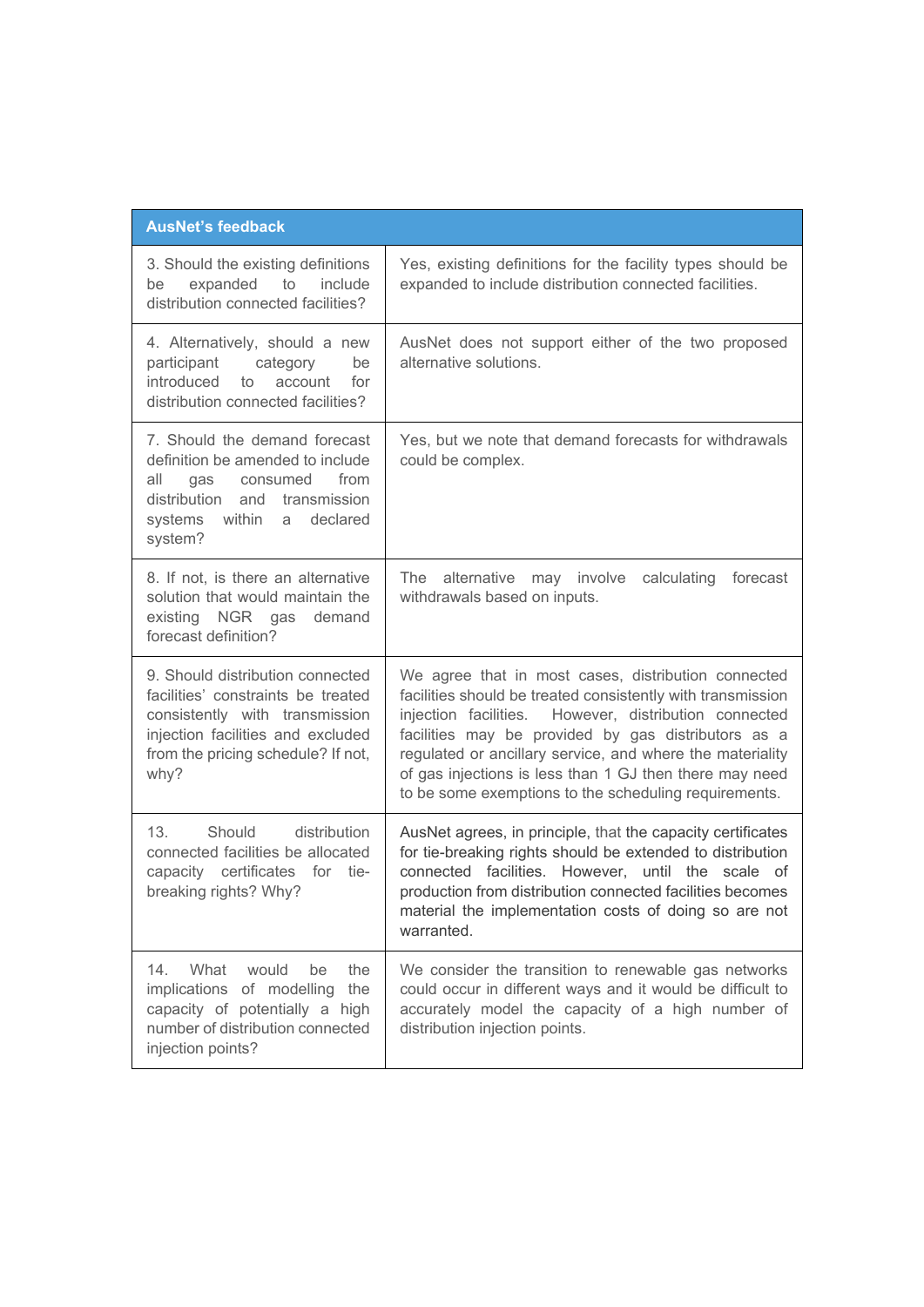| <b>AusNet's feedback</b>                                                                                                                                                              |                                                                                                                                                                                                                                                                                                                                                                                   |
|---------------------------------------------------------------------------------------------------------------------------------------------------------------------------------------|-----------------------------------------------------------------------------------------------------------------------------------------------------------------------------------------------------------------------------------------------------------------------------------------------------------------------------------------------------------------------------------|
| 15. Do the rules need to be<br>changed to manage the title of<br>injections within the distribution<br>system?                                                                        | We consider that the title of natural gas equivalent blends<br>injected into distribution connected facilities should be<br>recognised.                                                                                                                                                                                                                                           |
| 16. Do the rules need to<br>contemplate the co-mingling of<br>gas within a distribution system?<br>If not, why?                                                                       | Specific updates may be required to manage co-mingling<br>rules for natural gas equivalent blends the situation of<br>lower energy blended gas from one area of the DTS<br>going to another DTS or non-DTS area where other<br>retailers have title for the gas.                                                                                                                  |
| 17 <sub>1</sub><br>Should<br>the participant<br>compensation<br>fund<br>cost<br>mechanism<br>recovery<br>be<br>expanded to include distribution<br>connected facilities? If not, why? | We agree that, subject to a cost benefit assessment, the<br>participant compensation fund cost recovery mechanism<br>should be extended to distribution connected facilities.<br>Until the scale of production from distribution connected<br>facilities becomes material the implementation costs of<br>doing so are not warranted.                                              |
| 18. Should the definition of what<br>gas can be allocated be<br>expanded to include gas supplied<br>by distribution connected<br>facilities?                                          | We agree the definition of what gas allocated be<br>expanded to include gas supplied by distribution<br>connects facilities should be extended.                                                                                                                                                                                                                                   |
| 22. Should the connections'<br>framework be expanded to cover<br>distribution injections? If not,<br>why?                                                                             | We consider the connections' framework should be<br>expanded to cover distribution injections as this is an<br>essential component of including distribution connected<br>facilities.                                                                                                                                                                                             |
| 23. If so, what considerations<br>should be accounted for in the<br>transitional wording?                                                                                             | Existing connections should be grandfathered.                                                                                                                                                                                                                                                                                                                                     |
| 24. Who should the party<br>responsible for assessing and<br>approving connections into the<br>distribution system?                                                                   | The DDS Service Provider or gas distributor is best suited<br>to assess and approve distribution connected facilities.<br>The networks have the necessary planning information to<br>understand capacity and blending constraints.<br>The<br>existing access arrangement framework also<br>has<br>provision for setting and enforcing gas technical and<br>safety specifications. |
| 28. Are the declared distribution<br>system service providers the most<br>appropriate party to facilitate                                                                             | We agree with the proponent that the DDS service<br>provider or gas distributor has the necessary information                                                                                                                                                                                                                                                                     |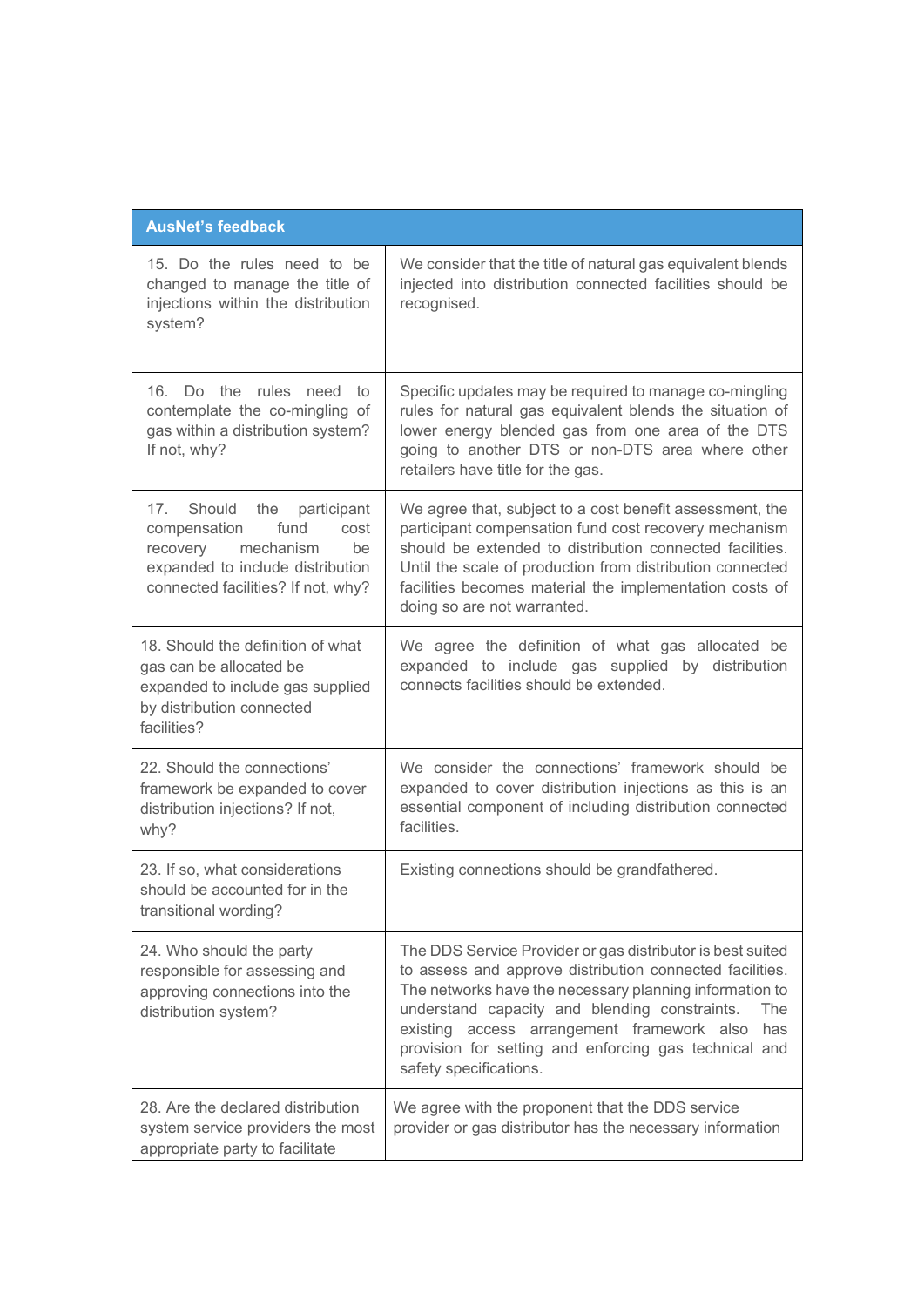| <b>AusNet's feedback</b>                                                                                                                                                                                       |                                                                                                                                                                                                                                                                                                                      |  |
|----------------------------------------------------------------------------------------------------------------------------------------------------------------------------------------------------------------|----------------------------------------------------------------------------------------------------------------------------------------------------------------------------------------------------------------------------------------------------------------------------------------------------------------------|--|
| connections into the declared<br>distribution system? Why?                                                                                                                                                     | and planning capabilities to undertake the connection<br>assessment and is the most appropriate party to do so.                                                                                                                                                                                                      |  |
| 29. Should AEMO have an active<br>role in assessing and approving<br>connections for distribution<br>connected facilities? Why?                                                                                | AEMO may have a role assessing the market or<br>transmission impacts for very large connections that could<br>impact DTS connected facilities.                                                                                                                                                                       |  |
| 30. Should the rules be expanded<br>to enforce compliance from<br>distribution connected facilities<br>regarding their connection<br>agreements?                                                               | Yes, the rules should be expanded to enforce compliance<br>from distribution connected facilities with their connection<br>agreements.                                                                                                                                                                               |  |
| 32. Who should be responsible for<br>the management of the gas<br>specification within the distribution<br>system?                                                                                             | We agree with the proponent that the DDS service<br>provider or gas distributor is best placed to manage the<br>gas with the distribution connected facilities through the<br>connection agreements, with AEMO setting the standards<br>for which distribution gas must comply with and approve<br>monitoring plans. |  |
| 33. What is the most appropriate<br>instrument for the gas quality<br>monitoring requirements:                                                                                                                 | AEMO guidelines or procedures are the most appropriate<br>instrument for the gas quality monitoring requirements,<br>given our preference for AEMO's role in approving                                                                                                                                               |  |
| a. The rules?                                                                                                                                                                                                  | monitoring plans.                                                                                                                                                                                                                                                                                                    |  |
| b. AEMO guidelines or<br>procedures?                                                                                                                                                                           |                                                                                                                                                                                                                                                                                                                      |  |
| c. Another instrument?                                                                                                                                                                                         |                                                                                                                                                                                                                                                                                                                      |  |
| 34. Should the declared<br>distribution service providers and<br>Energy Safe Victoria be the<br>parties responsible for continued<br>monitoring of the network and<br>compliance respectively? If not,<br>Why? | Yes                                                                                                                                                                                                                                                                                                                  |  |
| 35. Should the rules consider<br>alternative gasses, such as<br>hydrogen, within the gas quality<br>monitoring rules?                                                                                          | We believe that it would be unnecessary to consider<br>alternative gases at this early stage in the evolution to<br>renewable gas networks.                                                                                                                                                                          |  |
| 36. Should the rules be amended<br>to cover metering accuracy                                                                                                                                                  | Yes, to ensure every party that needs the metering data<br>receives the metering data.                                                                                                                                                                                                                               |  |